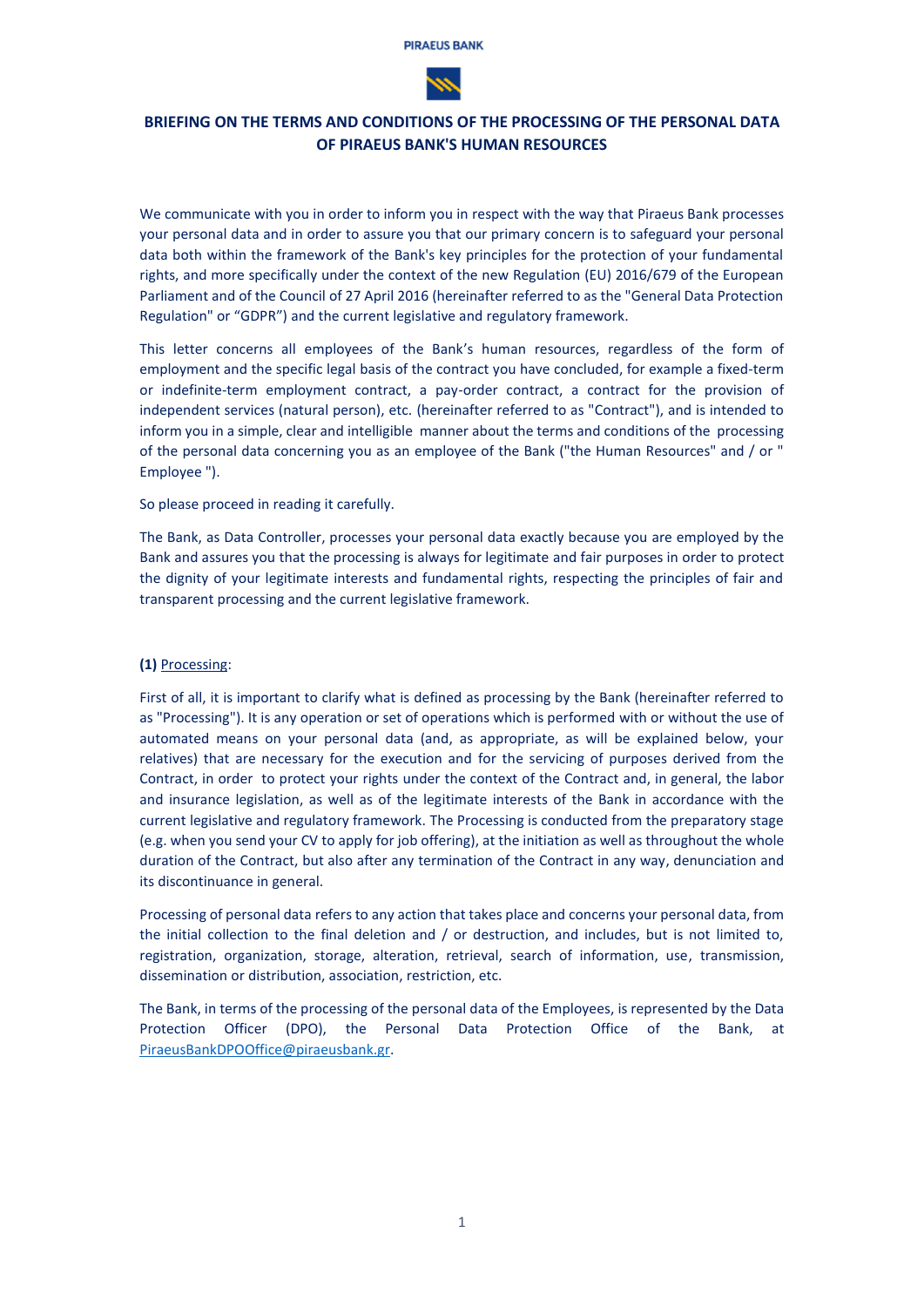

## **(2)** Processing purposes:

The purposes of the processing of the personal data of the Bank's Human Resources are always based on valid legal basis that justify the legitimacy and necessity of such processing and concern both yours and the Bank's rights protection.

Thus, the Bank processes your data for:

- Performing and fulfilling the purposes of the Contract, serving, supporting and monitoring the contractual relationship that links you with the Bank and providing all means and facilities for the smooth operation, development and upgrade of this contractual relationship. In this context, decisions concerning you as an individual can be taken, based on automated processing, including profiling (e.g. decisions to participate in development programs, meet internal staffing needs, etc.).
- Exercise, on an individual or collective basis, of your rights, the granting of benefits related to your employment, the satisfaction of all your requests, the high level provision of benefits and the creation of appropriate working conditions for the Bank's Human Resources.
- Safeguarding, defending and protecting your interests.

Simply put, the Bank processes your personal data to pay your earnings and other benefits, for your insurance to a public body, for your joining to a private group insurance contract, for your integration into training programs, etc.

It also processes your data:

- To fulfill its obligations under the Contract and the applicable legal and regulatory framework, both at the initiation and throughout the duration of the above-mentioned contractual relationship that links you with the Bank, but also after any termination of Contract in any way, denunciation and its discontinuance in general (e.g. for withholding and paying taxes and insurance contributions, payment of damages, etc.).
- To defend the legitimate interests of the Bank in the exercise of its activities and to achieve the objectives of proper management, planning and organization of the employment framework, ensuring equality and diversity in your workplace, health and safety, protecting the property of the Bank and its clients (e.g. for the security of persons and buildings).
- For servicing needs and / or implementing policies and procedures related to Human Resources (e.g. implementation of policies regarding promotions, reward programs, movements, organizational needs or changes, etc.).

# **(3)** Personal Data / Categories of Personal Data:

Your personal data collected and processed by the Bank are highly indispensable, appropriate, relevant, pertinent, limited to what is necessary and are intended to serve and fulfill these purposes of processing, the Bank's compliance with its obligations, in accordance with the applicable legal and regulatory framework, as appropriate, safeguarding and serving the public interest, as well as pursuing yours and the Bank's legitimate interests arising from the Contract and the applicable law.

Personal data are collected by completing the necessary forms during the preparation as well as during the signing of the Contract and generally all the required documents related to your contractual relationship with the Bank and any other relevant action (e.g. when participating in voluntary actions).

Indicatively, we list the main categories of Personal Data related to you that are processed by the Bank: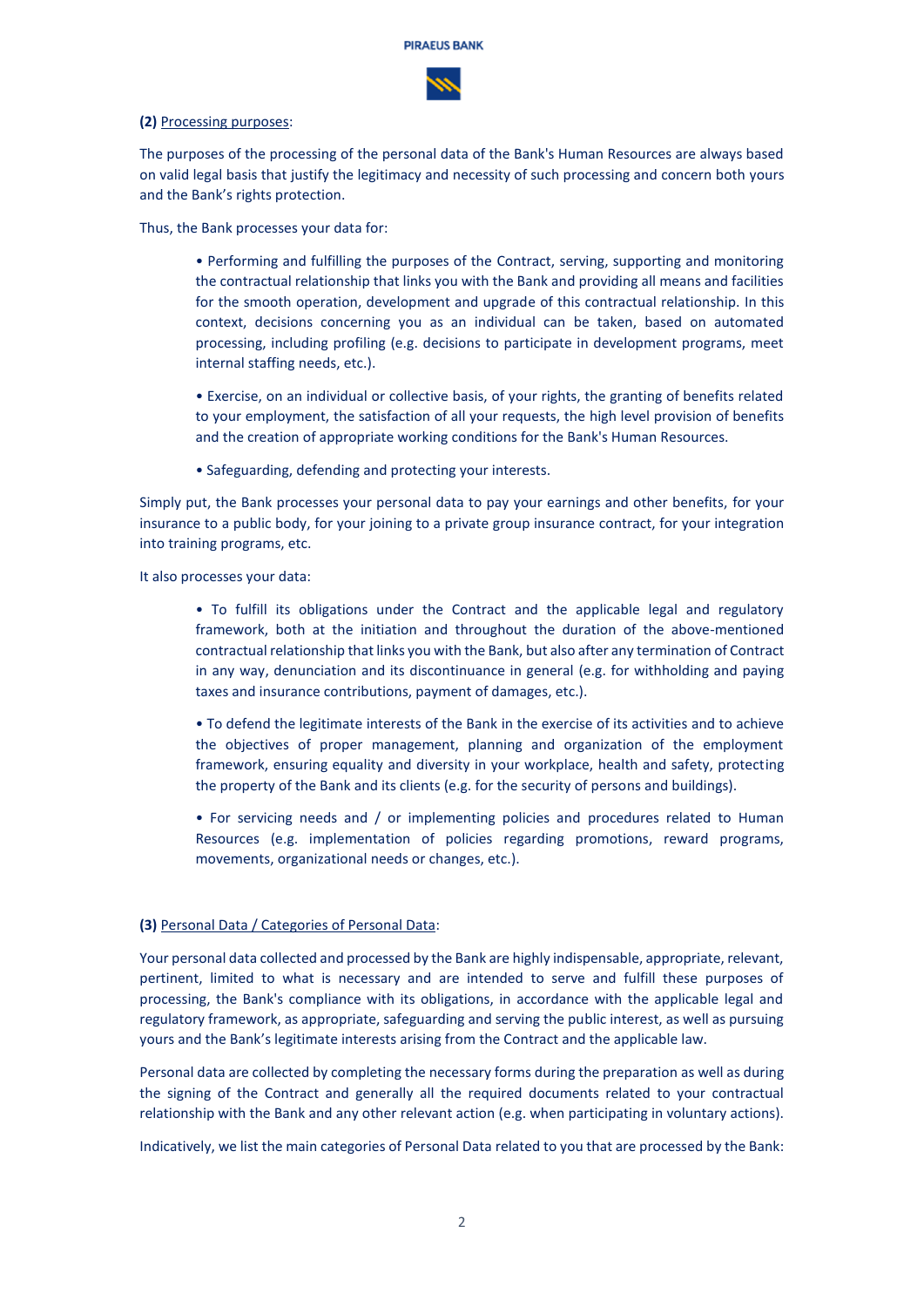

**(A)** Identification data, which are least necessary for the execution and service of the Contract, for the Bank's compliance with its legal obligations and for the protection of its legitimate interests.

**(i)** Your full name and contact details.

This category includes, indicatively, the following: Full name, father's name, mother's name, home address, e-mail address, telephone (fixed, mobile), spouse and dependent children'sfull name, etc.

**(ii)** Other identification data.

This category includes, indicatively, the following: Identity card number or other relevant identification document (e.g. passport), Tax Identification / Registration Number (TIN), Social Security Number (SSN) of yours and yours' protected family members, birth certificate of yours and your protected members, family status certificate, etc.

**(B)** Other personal data necessary to perform and serve the terms and purposes of the Contract, to fulfill the Bank's obligations, to protect the legitimate interests of yours and the Bank, for the management, planning, organization of the employment framework, safeguarding your health and safety.

This category includes, but is not limited to:

**(i)** Personal data relating to your education and training, such as Curriculum Vitae, high school diploma, high school, university degree, postgraduate degree, doctorate, foreign language diploma, certificate of attendance at seminars, conferences, educational programs, etc.

**(ii)** Personal data related to certifications and other professional licenses, such as a license to practice a profession, a document certifying the acquisition of specialized knowledge in a subject related to the Bank's activities and / or the specific role (e.g. insurance mediation, investment services, etc.).

**(iii)** Evaluation Reports in the context of the execution of the Contract.

**(iv)** Information regarding your employment history: data, documents and generally past service historical data, past employers, years of previous employment, previous field of employment, etc.

**(v)** Wages - Benefits such as payroll status, status of paid benefits, etc.

**(vi)** Information related to actions that violate principles, policies of the Bank, and the Code of Conduct & Ethics and generally the regulations governing the operation of the Bank and any disciplinary action imposed on you by the competent bodies of the Bank in accordance with the procedures and policies of the Bank, etc. and are required to safeguard the employment framework.

**(vii)** Your photo, in physical and / or electronic, digitized and non-editable form, provided it meets specifications set by the Bank and are described in detail in its procedures.

In particular, your photo is necessary, indicative, in the following cases:

- For completing the physical file, to enhance your authentication tools.
- It is posted to the Bank's Human Resources Management System (HRMS). This makes it easier to be identified, to be recognized by your supervisors who, in the exercise of their duties and responsibilities, have access to your HRMS profile and are responsible for your evaluation. This is especially useful in cases where your supervisor has a large number of Employees in his charge.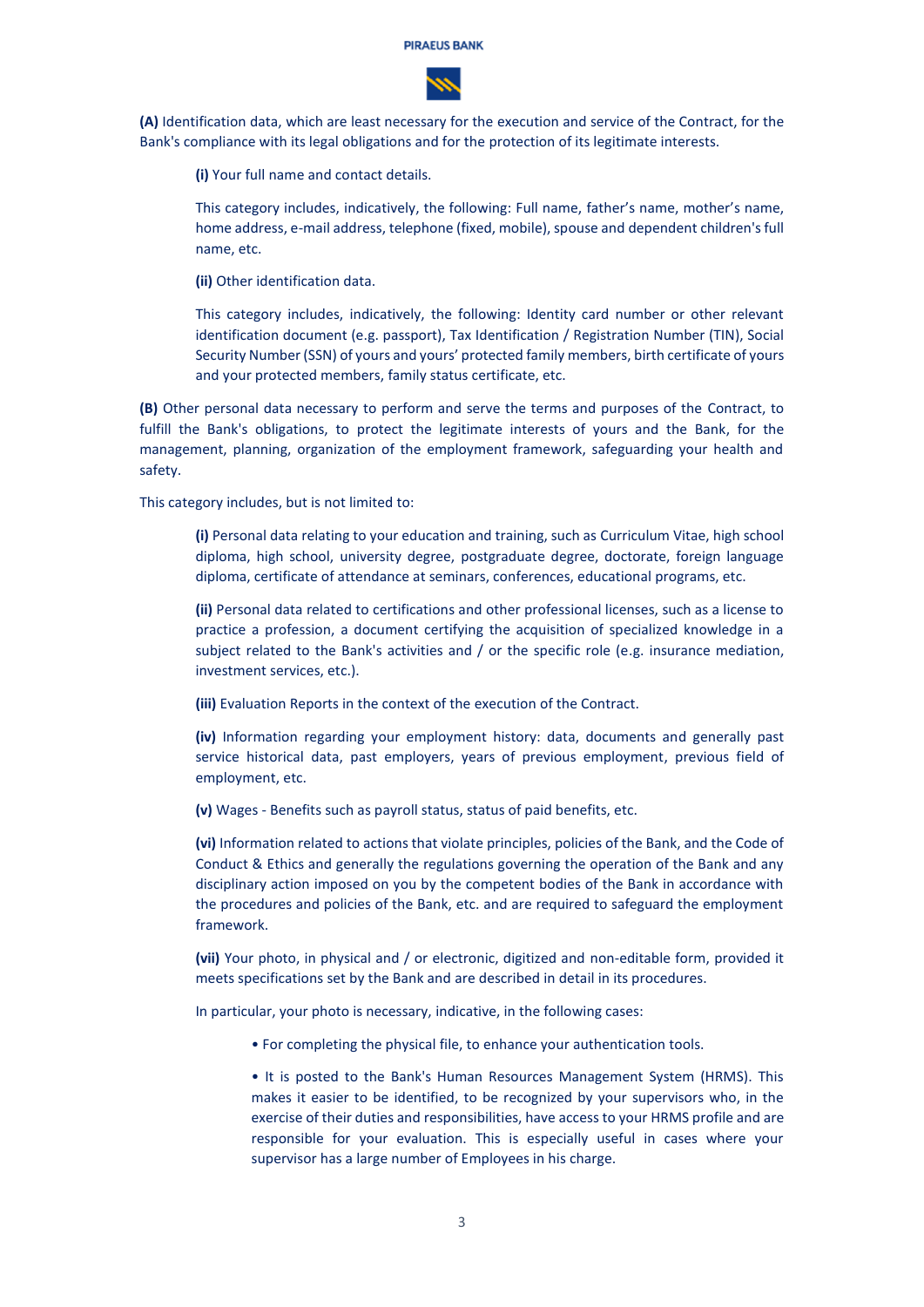

• For security reasons of persons and buildings, it is included in the bank's entry card (winners card).

• It is enclosed in your health booklet or other healthcare related documents, in accordance to the requirements of applicable law.

**(viii)** Data relating to your health, such as recruitment check-ups, medical certificates, medical certificates that concern you, etc. which, in any case, must be presented in a closed envelope and transmitted to the competent working doctors of the Bank, to doctors of competent insurers, etc. This processing is performed for the purposes of health and safety, prevention, control of communicable diseases and other serious health threats, and in any case for the protection of your interests and the Bank's compliance with its obligations by the Contract and applicable law.

**(ix)** Criminal Records Certificates, due to the specific nature of the Bank's activities.

**(x)** Data relating to your trade union activity and other relevant information to safeguard the exercise of your trade union rights, in accordance with applicable law.

**(xi)** Personal data of yours, your spouses and your minor children in the context of the participation of your minor children in the Piraeus Bank Group's children's camp "Φυλλαράκια" or in any other camp of the Bank or in the context of the participation in voluntary activities of the Bank or in various events and for the purpose of participating in these activities.

#### **(4)** Recipients of Personal Data:

The access to your personal data within the Bank is restricted to authorized employees who have been appointed by the Bank under the context of their role and their responsibilities and in the performance of their duties and tasks assigned to them and in the context of cooperation, service needs, organizational changes etc.

The Bank does not proceed to transmit, share or disclose such personal data except for:

- Companies belonging to the Bank Group in the exercise of their responsibilities.
- Competent administrative, judicial, government bodies, in the exercise of their legal duties and responsibilities.
- The Bank of Greece, the other European system national central banks, the European Central Bank and any competent supervisory authority in the exercise of their duties and responsibilities.
- External partners and / or consultants under a specific partnership, based on a written contract that always ensures that your personal data are preserved.

The Bank ensures that anyone processing personal data on its behalf, according to the aforementioned, complies with all the conditions and provides sufficient guarantees to implement appropriate technical and organizational measures in such a manner that processing will meet the requirements of the applicable legal and regulatory framework and ensure the protection of your rights with respect to the processing of your personal data.

Finally, transmission or disclosure may also take place in any other case that may be required in the execution and servicing of the purposes of the Contract and in fulfilling the obligations arising from the Contract and the current legislative and regulatory framework.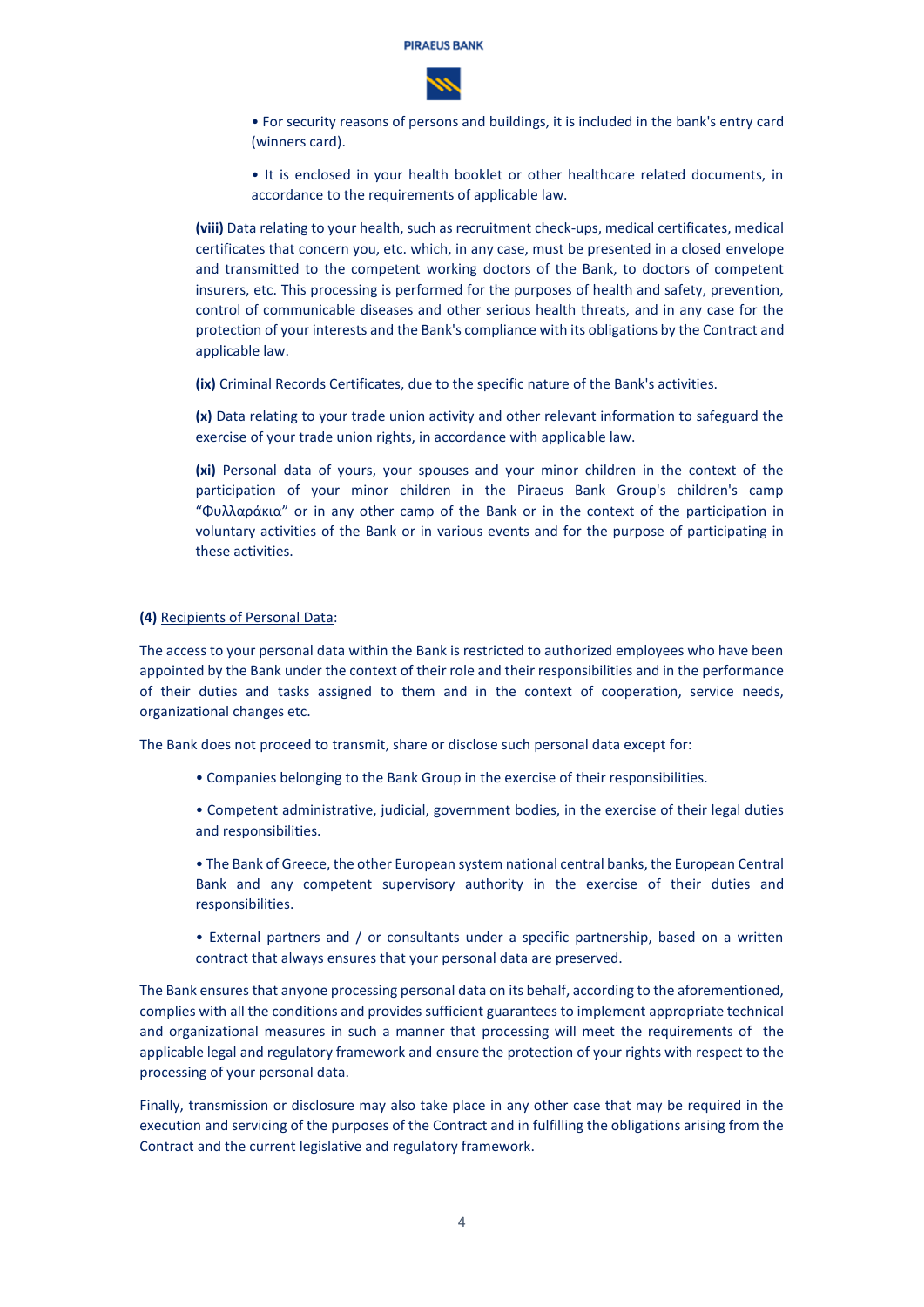

The Bank does not transfer personal data cross-border unless an adequate level of protection is ensured.

#### **(5)** Retaining Personal Data:

Personal data are stored in a physical, electronic or other appropriate form and are maintained by the Bank throughout the duration of the Contract, but also for as long as it is appropriate for the achievement of the purpose of processing, in accordance with the requirements of the current legislative and regulatory framework. In any case, personal data shall be retained for a maximum period of twenty (20) years from the last calendar day of the year in which any termination of the Contract in any way, denunciation and its discontinuance in general occurred, unless a shorter time retention period is provided (e.g. data collected in the context of participation in camp activities, voluntary activities, various events, etc.). If you wish for the Bank to keep your personal data indefinitely for your future needs (e.g. a 20-year post-employment certificate, etc.), you can express your explicit consent in a formal and written manner.

In the event of litigation, personal data will be retained until the end of the lis pendens and the issuance of an irrevocable court order or the expiry of the required time-limits, even if the above-mentioned twenty (20) years maximum is exceeded.

#### **(6)** Rights of the Subject of Personal Data:

Your rights with respect to your personal data and in accordance with the specific provisions of the GDPR and the legislation in force are as follows:

**(a) The right of access** under which you have the right to obtain from the Bank information about which personal data is processed, receive copies thereof, etc.

**(b) The right to rectification**, in order to rectify any incomplete or inaccurate data (e.g. change your address or telephone number).

**(c) The right to erasure ('right to be forgotten')**, whereby you may ask for your personal data to be erased when there is no longer any valid ground for their processing.

**(d) The right to restriction of processing** by which you may request that the processing of your personal data is limited, i.e. used only in specific cases, and especially if it is not accurate, if it has been unlawfully processed but you do not want them to be erased, if they are no longer needed for the specified processing purposes but you want to be retained for potential future claims, if you have asked the Bank to stop processing and expecting notification whether there are still legitimate grounds for their processing.

**(e) The right to data portability**, by which you can ask for data to be provided to you in a structured, commonly used and machine-readable format, or ask them to be transmitted to an organisation of your indication.

**(f) The right to object and oppose processing** when the processing is based on the legitimate interest but there is some particularity in your situation and you therefore want to oppose to the processing. If you exercise this right, the Bank will no longer process your personal data unless it can demonstrate compelling and legitimate grounds for the processing.

You may, in addition, oppose a Bank decision taken solely on the basis of automated processing, including profiling, if it produces legal effects concerning you or significantly affect you in a similar way, unless special reasons exist under applicable law.